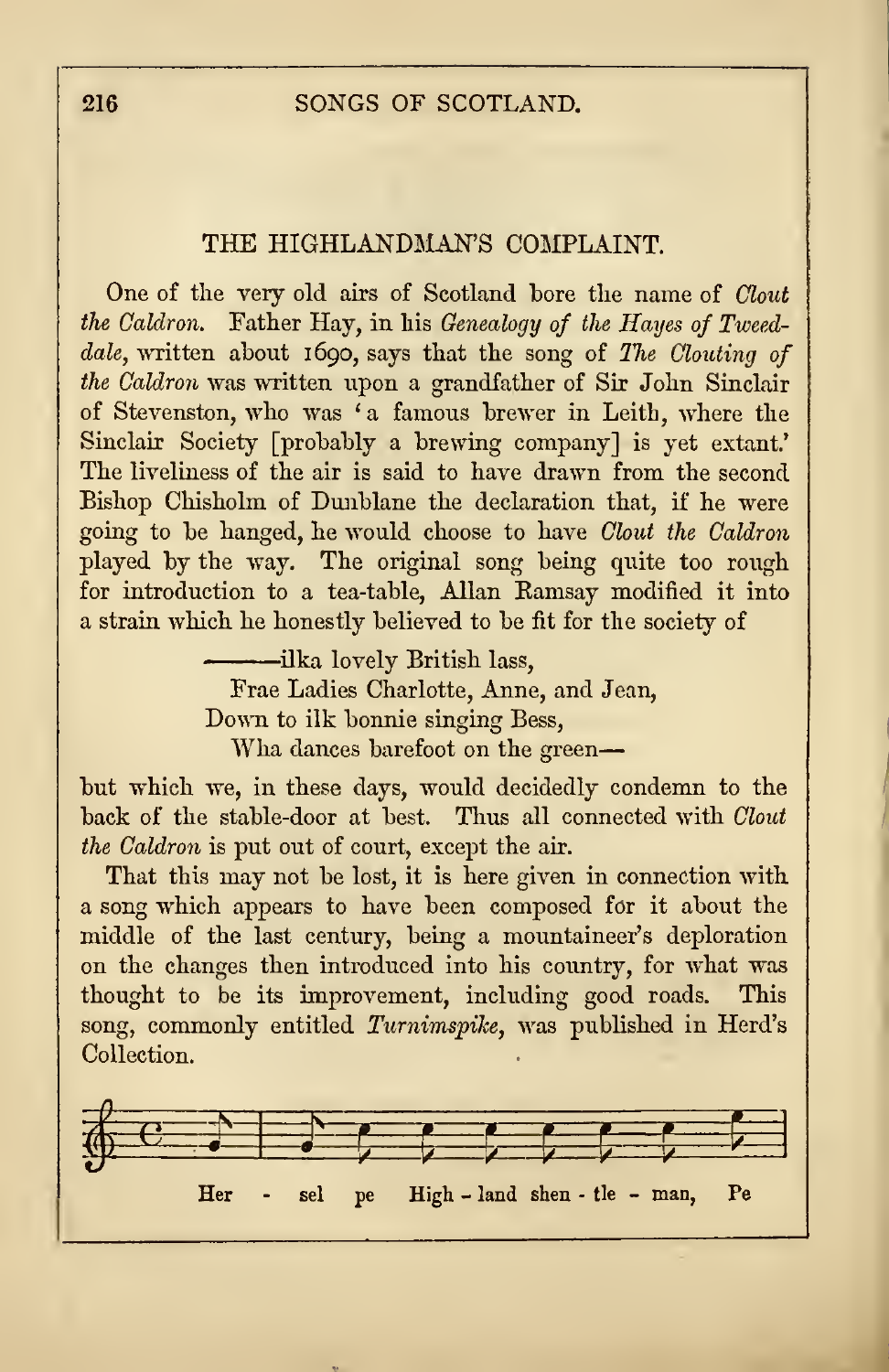## THE HIGHLANDMAN'S COMPLAINT. 217

sol and as Pothwell Prig, man; And ma - ny al - ter-a-tions seen A-THE HIGHLANDMAN'S COMPLAINT. 217 ^EES auld as Pothwell Prig, man; And ma-ny al-ter-a-tions seen A-<br>
and the state of the state of the state of the state of the state of the state of the state of the state of the state of the state of the state of the state of  $\oint$  in  $\oint$  is a second in  $\oint$ la la la, Fa la la, Fa la la la la la la, Fa la la la,  $6.225$ la la la, Fa la la. Hersel pe Highland shentleman, Pe auld as Pothwell Prig, man ; And many alterations seen

Amang te Lawland Whig, man. Fa la la la, Fa la la la la, &c.

First when she to te Lawlands came, Nainsel was driving cows, man, There was nae laws to trouble him, About te preeks or trews, man.

Nainsel did wear te philabeg, Te plaid prick'd on her shouder ; Te guid claymore hung py her pelt Her pistol sharged with powder.

But for whereas these cursed preeks, Wherewith her legs pe lockit; Ohon that ere she saw the day ! For a' her houghs pe prokit.